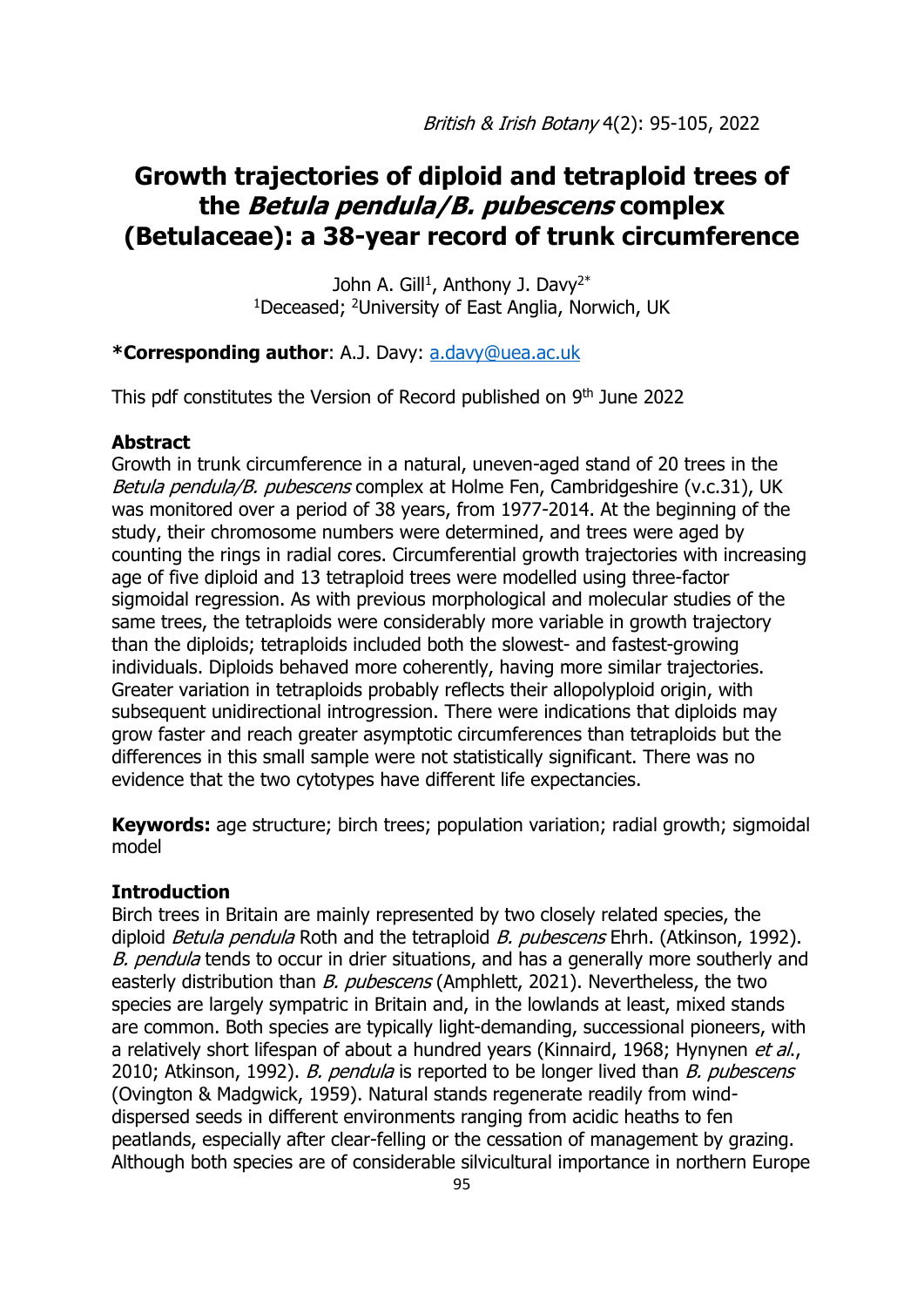(Nieuwenhuis & Barrett, 2002; Hynynen et al., 2010, little information is available on their long-term growth rates in more natural stands.

Although distinct over much of their Eurasian range, the two species show much morphological ambiguity, particularly in secondary woodlands in East Anglia, UK (Walters, 1968) and much effort has gone into distinguishing between them (Atkinson & Codling, 1968; Wang et al., 2014; Amphlett, 2021). As part of a larger morphometric investigation of this problem, Gill & Davy (1983) determined the chromosome number of 50 trees at three East Anglian sites. The diploid trees  $(2n =$ 28) agreed reliably with descriptions of P. pendula, whereas tetraploids ( $2n = 56$ ) showed more morphological and molecular variation, including that expected for both *B. pubescens* and *B. pendula*, with many intermediate forms (Gill & Davy, 1983; Howland *et al.*, 1995). Trunk circumferences of trees at two of the sites were measured in 1977 and their ages determined subsequently. Shortly afterwards the stand at Dersingham Heath and Bog, Norfolk was clear-felled as a result of site management and all the trees were lost; however, the stand at Holme Fen, Cambridgeshire has survived, allowing repeated measurements of trunk circumference over 38 years.

Our objective was to investigate variation in the long-term growth trajectories of these trees and how circumferential growth changed with age in a mixed-age, natural stand. We hypothesised that (1) diploids trees would grow faster and live longer than tetraploids; and (2) diploid trees would behave more coherently as a group and show less variation in growth than tetraploids, as seen with morphological and molecular variation.

## **Materials and Methods**

#### Site and tree selection

Holme Fen National Nature Reserve, Cambridgeshire (v.c.31), UK (National Grid reference TL 205892) comprises an area of deep fen peat bathed by the alkaline waters of the River Nene (Gill & Davy, 1983). According to Ovington & Madgwick (1959) Holme fen was drained and reclaimed for agriculture early in the  $19<sup>th</sup>$  century but by the turn of the century most of the area had been invaded by birch and had reverted to woodland. Subsequently patches were cleared at different times by accidental fires or wartime felling, only to be rapidly recolonised by birch. The result was stands that vary in age and, as there has been little silvicultural management, stocking densities are largely the result of natural competition processes (Ovington & Madgwick, 1959).

Work was carried out in an uneven-aged stand of trees of the Betula pendula/pubescens complex that had been colonised naturally (Fig. 1). Twenty trees were selected at random in an open area (100 x 45 m) where research was allowed; an area of low canopy density was selected such that leaves would be available at an accessible height for morphometric study. In 1977, the positions of the trees were mapped and the stand surveyed by levelling. Surface topography varied by only 23 cm within the stand. The depth of the water table varied but was usually 0.5-1.5 m below the peat surface.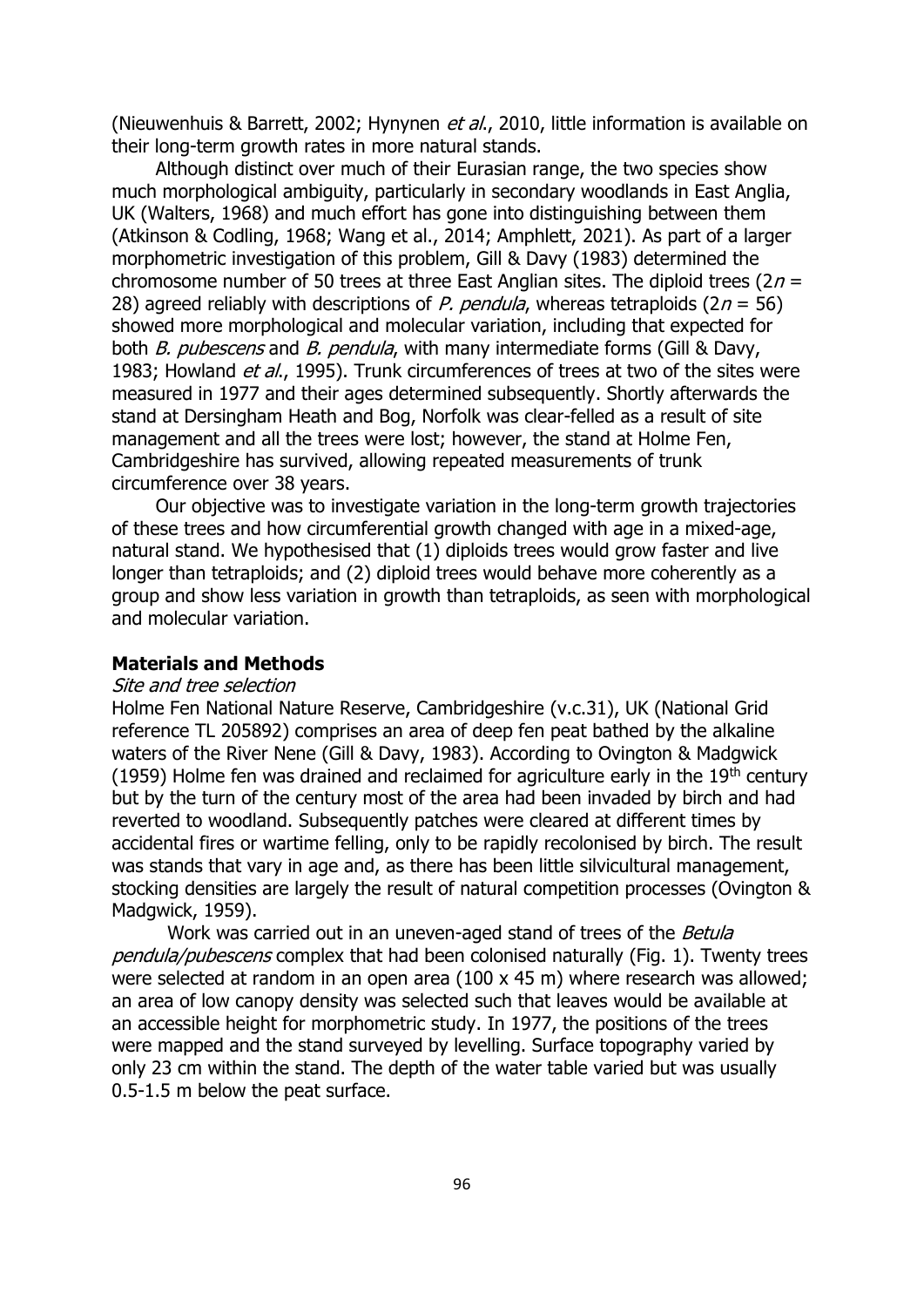#### Tree measurements

Trees were permanently labelled with plastic tags attached with wire loops to small, galvanized nails. The circumference of each trunk was measured at a fixed height of 1 m above the ground during the dormant season (November–March) on 25 annual occasions over a period of 38 years: 1977, 1980, 1986-2000, 2005-2012 and 2014. In January 1980, a radial core (4 mm in diameter) was removed from each trunk at a height of 1 m using an And. Mattson No. 3 stainless steel corer and extractor; the hole was then carefully plugged. The ages of the trees were estimated by counting annual growth rings in the cores. Betula wood is diffuse porous and so comparisons with tree sections of known age were used to aid in discriminating growth rings. Despite this, it was not possible to age two trees (H10 and H11) reliably from the cores obtained. The values obtained are likely to underestimate true age by c.2-3 years because of the height at which the cores were taken.



**Figure 1. Two views of open birch woodland at Holme Fen, Cambridgeshire, representative of the stand of trees studied from 1977 to 2014. Birch trees are shown at the early leafing stage, on 21 April 2022. Images: Stephen McAdam**

## Chromosome counts

The chromosome number of each tree was determined from squashes of stem-apex meristems. Tips were pre-treated with 8-hydroxyquinoline, before hydrolysis with hydrochloric acid and staining with toluidine blue; finally, squashes were incubated with RNAase to improve contrast. Further details are given by Gill & Davy (1983).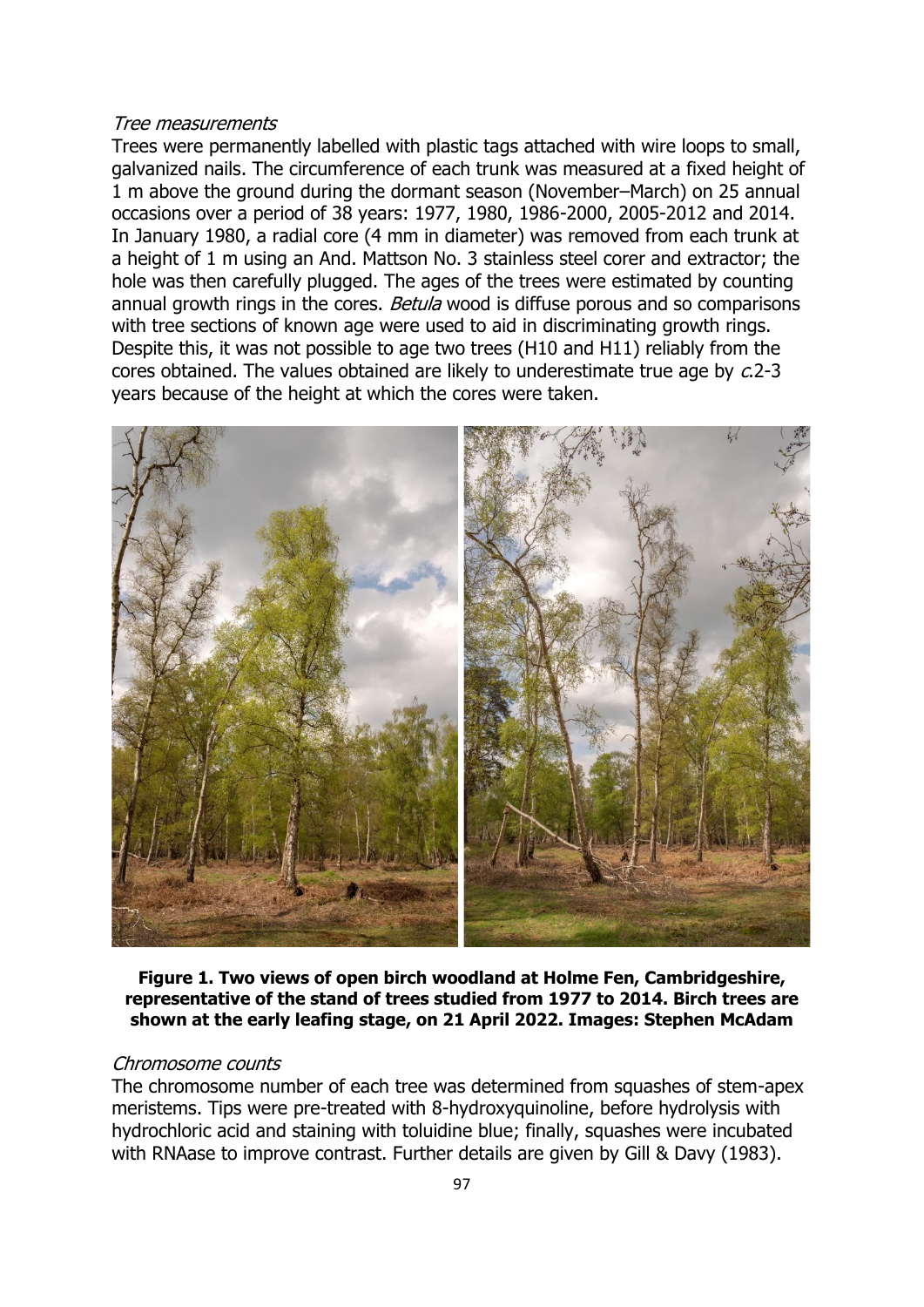## Statistical analysis

The relationship between trunk circumference and age for each individual tree was modelled by a procedure similar to that used by Prévosto et al. (1999). Threeparameter sigmoidal regressions were fitted using SigmaPlot 11.2 (Systat Software Inc.):

$$
y = a/(1 + e^{-(x-c)/b)})
$$

where  $a$  is an asymptotic circumference,  $b$  is a rate or growth parameter, and  $c$ adjusts for initial circumference. This model yielded slightly better fits to the data than the Chapman-Richards' three-factor sigmoidal model commonly used in forestry (Prévosto *et al.*, 1999). Means were compared using  $t$ -tests, or the Mann-Whitney rank-sum test where the assumptions of parametric statistics were not met.

#### **Results**

## Tree distribution, age structure and mortality

Six of the trees were diploid (2n = 28) and were 14 tetraploid (2n = 56). The two cytotypes were spatially distributed evenly across the stand (Fig. 2). The age structure in 1980 of the 18 trees whose age could be determined is shown in Fig. 3. Ages ranged from 11 to 60 years with a modal class of 20-30 years and a mean age of 31 years. Subsequent mortality was low, with 17 trees (85%) still alive at the end of the study in 2014, by which time the oldest survivor of known age was more than 93 years old. All of the trees survived until 1999, when H13 and H17 died; H15 was dead by 2005, when measurements restarted after a short break. All of the mortalities were among the more numerous tetraploid trees.

#### Average annual growth rates

Over the whole period of recording the mean annual increment in circumference was 50% greater in diploid trees than tetraploid trees:  $1.51 \pm 0.30$  (SE) cm for diploids, in comparison with  $1.00 \pm 0.18$  cm for tetraploids, although this difference was not significant ( $t_{5,13} = 1.505$ , P = 0.150).

#### Individual trajectories with age

Circumferential growth was generally non-linear and the individual trajectories of circumference with age were well described by the three-factor sigmoidal model (Table 1; Fig.4). The regressions for all trees were highly significant ( $P < 0.001$ ) and their individual parameters were also significant, with the conspicuous exception of H15, for which none of the parameters was significant. This was the oldest tree (60 years) at the beginning of the study, subsequently grew very slowly and then died at the age of 80. Regressions for diploid trees explained c.98% of variation in circumference, while those for tetraploids explained 93-99% (apart from H6, whose regression explained only 85%).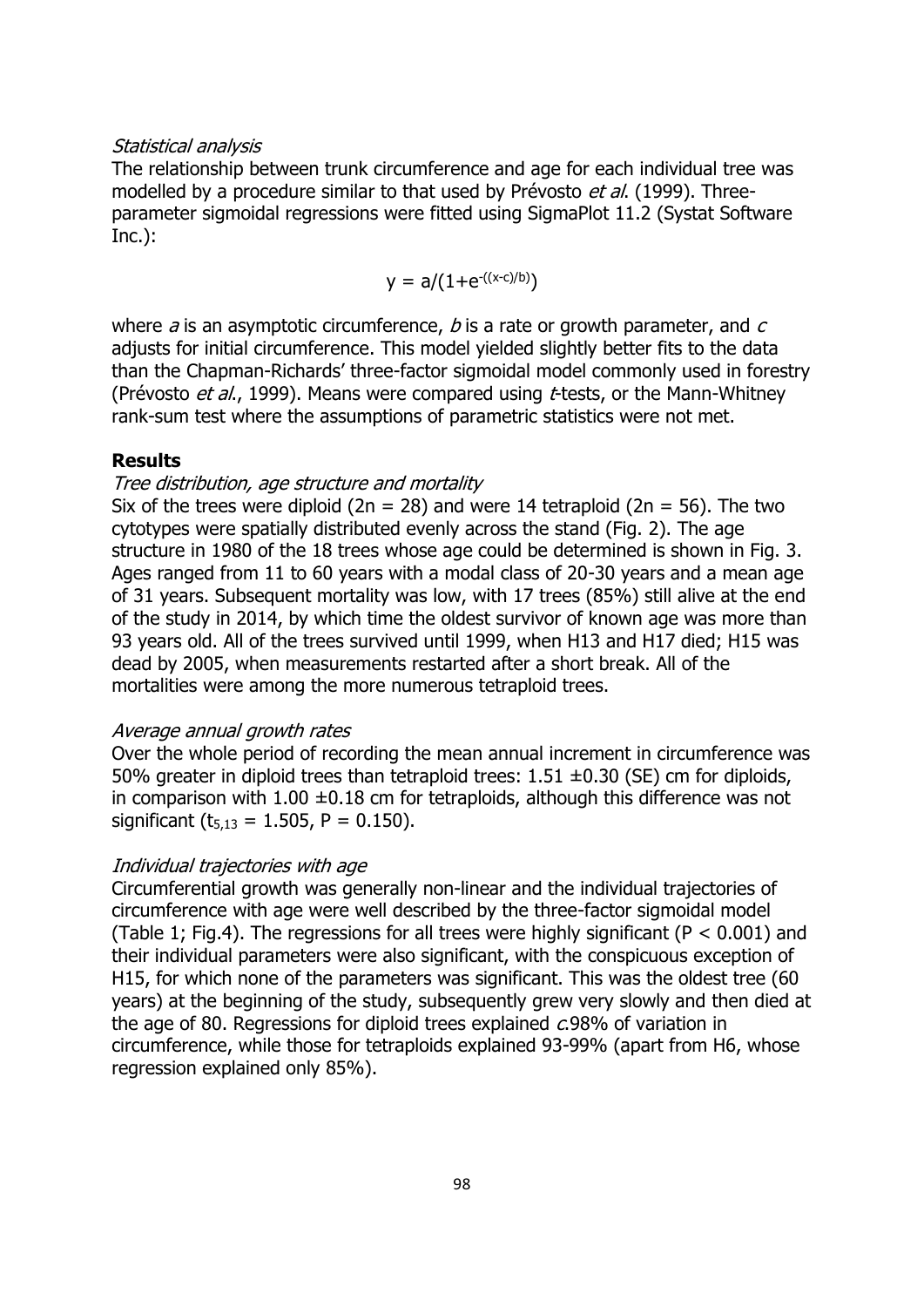

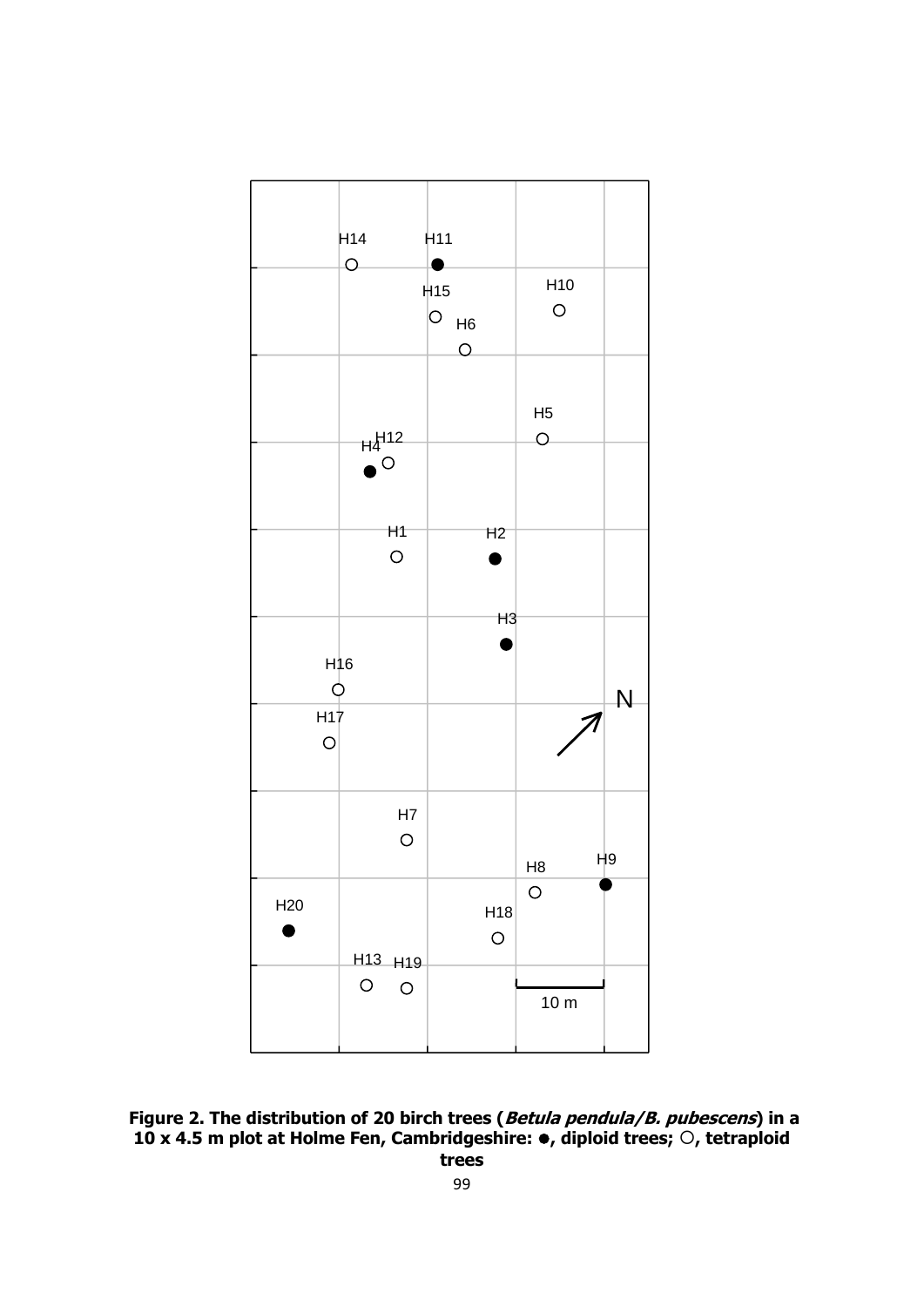

**Figure 3. Age structure in 1980 of 18 birch trees (Betula pendula/B. pubescens), whose age could be determined by coring, within a 10 x 4.5 m plot at Holme Fen, Cambridgeshire.**

Growth in the diploid trees, although encompassing five different individual age ranges was sufficiently uniform overall as to be seen as a nearly common trajectory with age over some 65 years (Fig. 4a). In contrast, the variation in the trajectories of tetraploid trees was much greater (Fig. 4b). Some tetraploid trees, including some relatively young ones, virtually ceased circumferential growth in the early stages of the study but nevertheless survived for many years. Others, including some relatively old ones, grew steadily over the whole 38-year period of the study. At the other extreme, the tree with greatest circumference throughout the study (H14) had shown no decline in its rate of growth by the end of the period of recording, by when it had reached the age of 63.

Diploid trees tended to grow faster and produce larger boles than tetraploids (Table 1; Fig. 4). The mean growth rate parameter  $(b)$  for diploids (15.8) was 34% greater than in tetraploids (11.8) although the difference did not attain statistical significance (Mann-Whitney  $U_{5,13} = 23$ , P = 0.127). Similarly, the mean asymptotic circumference was 37% greater in diploids (122 cm) than in tetraploids (89 cm) but again this was not significant (Mann-Whitney  $U_{5,13} = 16$ , P = 0.155).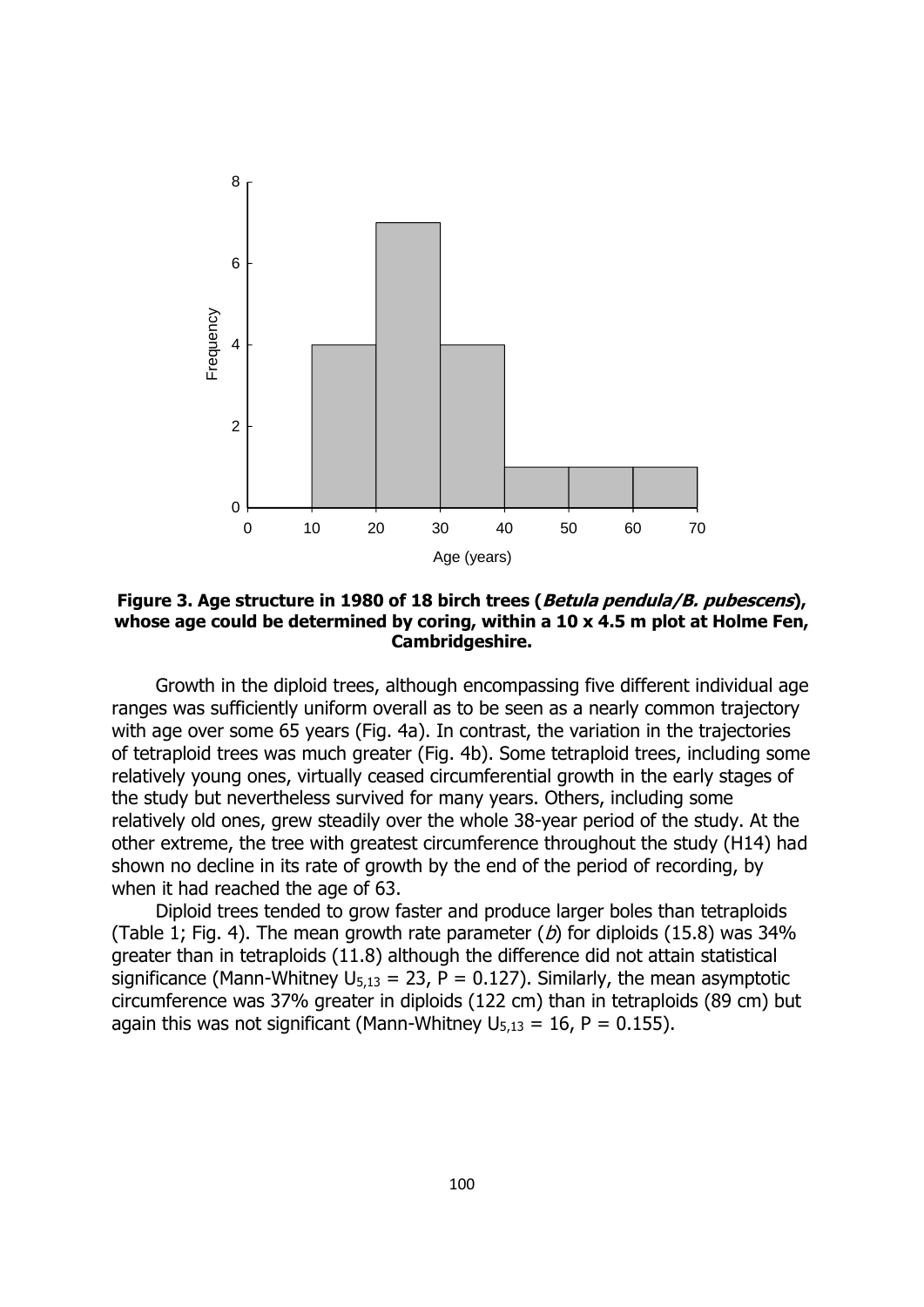|                      | $r^2$                   | <b>Parameter</b> |       |      | $\boldsymbol{n}$ |
|----------------------|-------------------------|------------------|-------|------|------------------|
|                      |                         | a                | b     | C    |                  |
|                      |                         |                  |       |      |                  |
| <b>Diploid trees</b> |                         |                  |       |      |                  |
| H <sub>2</sub>       | 0.984                   | 165.3            | 21.4  | 33.4 | 25               |
| H <sub>3</sub>       | 0.986                   | 156.5            | 15.3  | 36.5 | 25               |
| H <sub>4</sub>       | 0.976                   | 95.2             | 20.4  | 11.4 | 25               |
| H <sub>9</sub>       | 0.986                   | 109.8            | 9.46  | 32.8 | 25               |
| H <sub>20</sub>      | 0.985                   | 85.3             | 12.54 | 21.2 | 25               |
| Mean                 |                         | 122.4            | 15.8  | 27.1 |                  |
|                      |                         |                  |       |      |                  |
|                      | <b>Tetraploid trees</b> |                  |       |      |                  |
| H1                   | 0.965                   | 90.5             | 10.6  | 19.4 | 25               |
| H <sub>5</sub>       | 0.967                   | 73.5             | 14.9  | 18.6 | 25               |
| H <sub>6</sub>       | 0.847                   | 112.2            | 16.8  | 19.2 | 25               |
| H7                   | 0.934                   | 104.8            | 8.1   | 26.6 | 25               |
| H <sub>8</sub>       | 0.940                   | 32.3             | 3.64  | 28.6 | 24               |
| H <sub>12</sub>      | 0.900                   | 122.8            | 18.9  | 40.6 | 25               |
| H <sub>13</sub>      | 0.962                   | 40.5             | 5.6   | 20.1 | 16               |
| H14                  | 0.994                   | 269              | 34.5  | 39.7 | 25               |
| H15                  | 0.957                   | ns               | ns    | ns   | 17               |
| H16                  | 0.961                   | 40.4             | 3.63  | 14.8 | 25               |
| H <sub>17</sub>      | 0.955                   | 27.1             | 5.56  | 7.78 | 16               |
| H <sub>18</sub>      | 0.987                   | 107.6            | 9.85  | 31.4 | 25               |
| H19                  | 0.984                   | 48.9             | 10.0  | 8.45 | 25               |
| Mean                 |                         | 89.1             | 11.8  | 22.9 |                  |

**Table 1. Parameters for three-factor sigmoidal regressions of trunk circumference on age for five diploid and 13 tetraploid birch trees at Holme Fen,**  Cambridgeshire.  $y = a/(1+e^{-(x-c)/b})$ . ns, parameter not significant,  $P > 0.05$ 

## **Discussion**

Most of what we know about birch demography and growth is derived from silviculture and thus relates to even-aged, heavily managed stands (Nieuwenhuis & Barrett, 2002; Hynynen et al., 2010). Naturally colonised and self-thinned stands, such as that at Holme Fen, would be expected to show more variation between individuals. This is evident in the age range recorded in 1980 (11-60 years), which was similar to the span of mean ages in a series of differently aged plots (6-55 years) at the same site, described nearly two decades earlier by Ovington & Madgwick (1959). By hardwood standards birches are short-lived (Kinnaird, 1968; Hynynen et al., 2010) and our data reflect this. The three individual mortalities we observed were at the ages of 33, 46 and 80, the last of these having been the oldest tree at the start of the study; thus, by the end of the study the oldest tree was 93.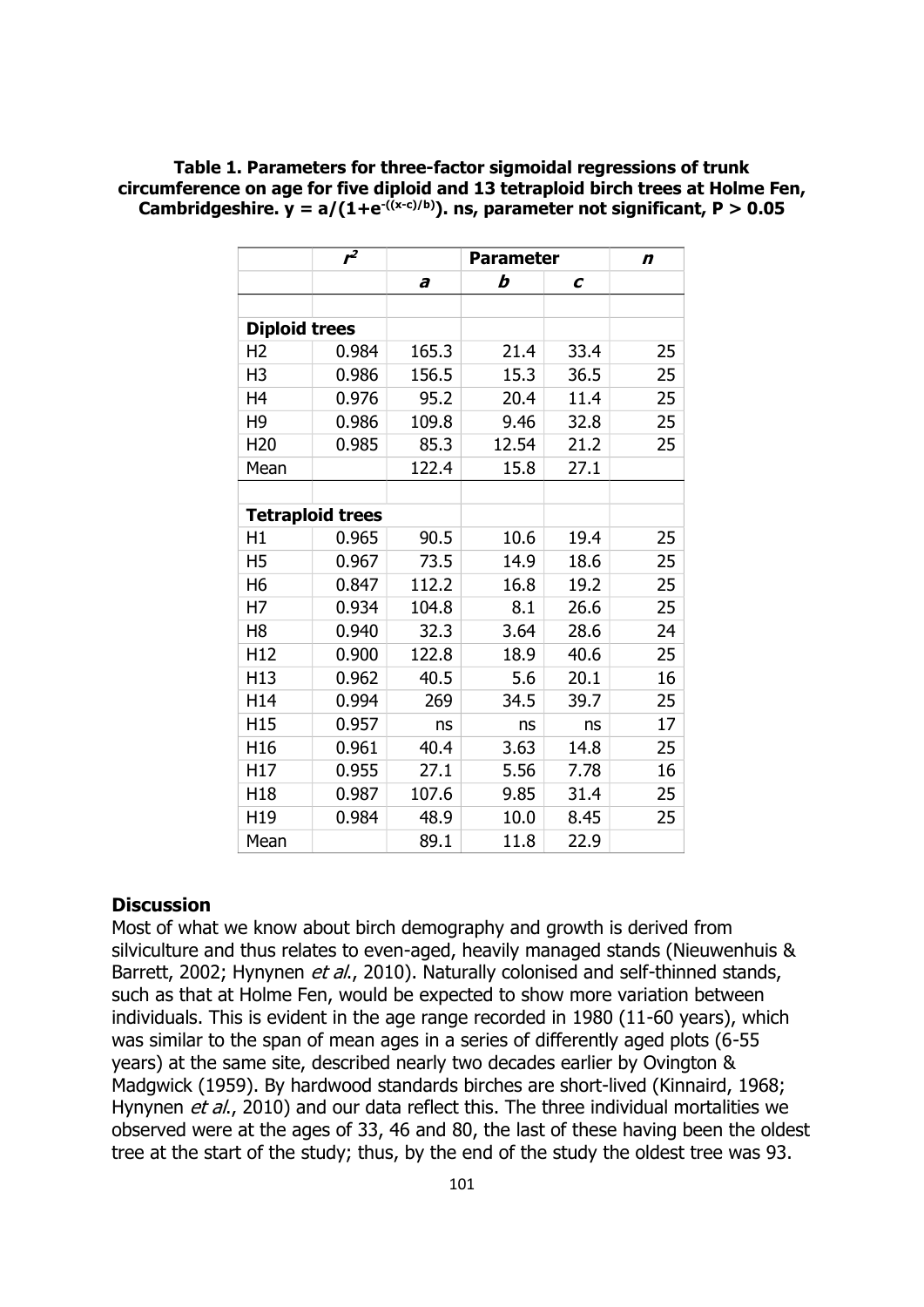Although all the mortalities happened to be tetraploids there was no clear evidence that the diploids  $(B.$  pendula) live longer, as suggested by Ovington & Madgwick (1959) and this hypothesis must be rejected; in fact, the mean ages of surviving diploids and tetraploids at the end of the study were nearly identical at 64.6 and 64.3 years, respectively.



**Figure 4. Trajectories in the growth of trunk circumference with age for (a) diploid and (b) tetraploid trees between 1977 and 2014 at Holme Fen,**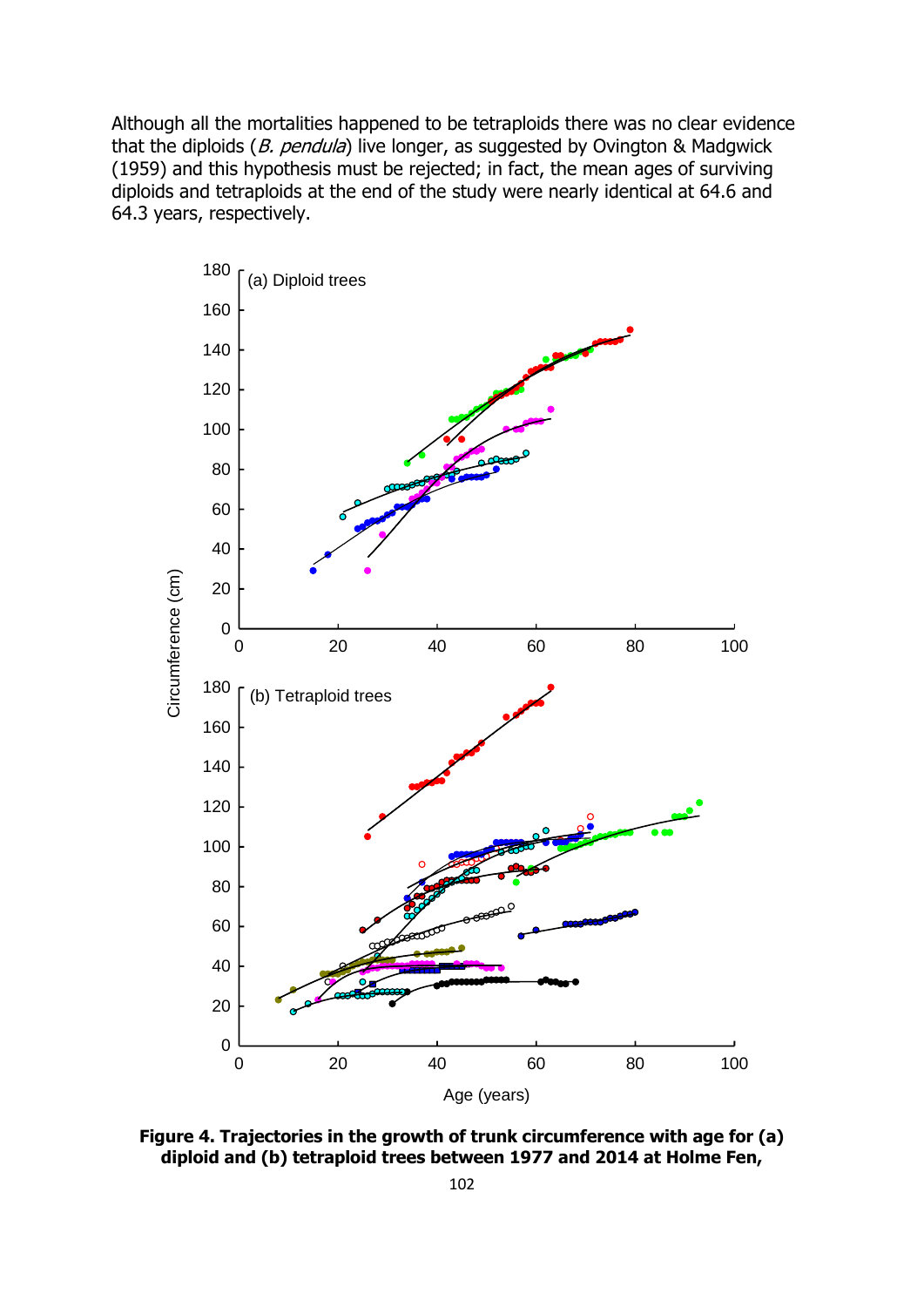## **Cambridgeshire, UK. Growth curves are three-factor sigmoidal regressions (see Table 1). Coloured symbols differentiate individual trees but have no other significance.**

The initial range of circumferences recorded (17-105 cm) was broader than that reported by Ovington & Madgwick (1959) previously (19-66 cm), probably not least because they presented means for differently aged plots, as opposed to our use of differently aged individual trees within a common plot. A further possible complication is the slightly different heights at which measurements were made: 1 m in our study, rather than at breast height by Ovington & Madgwick (1959).

The most striking aspect of our findings is in the trajectories of circumferential growth with age of individual trees, revealed by repeated measurements over a span of 38 years. This approach was designed to be non-destructive: growth trajectories in forestry are more commonly determined by comparing stands of different ages (space-for-time substitution) or by the measurement of annual growth rings after felling. The three-factor sigmoidal models are theoretically appropriate (Prévosto et al., 1999) and provided excellent fits to changes in circumference with age, despite the absence of data for the early growth and, in many cases, the senescent growth periods. Taken overall, the variation between trees was considerable, with neither age at initial sampling nor initial circumference proving to be a good indicator of subsequent growth. However, comparison of diploid and tetraploid trees reveals that most of this variation in trajectory is in the tetraploids, with the diploids behaving more coherently with age; the tetraploids included both the fastest and slowest growing individuals. This is consistent with the patterns of variation shown previously by these same trees, whether they relate to leaf and catkin morphology, stem and bole characteristics, stomatal guard cell length, pollen diameter or rDNA polymorphism (Gill & Davy, 1983; Howland et al., 1995). In each case the tetraploids have proved considerably more variable than diploids. The hypothesis that tetraploids would also be more variable in their growth trajectories is clearly supported.

Although there are indications that diploid trees may on average grow faster and achieve greater asymptotic circumferences than tetraploids, the small sample size and high variability among tetraploids limit the statistical power of this study. Consequently, the hypothesis that they behave differently must be rejected, possibly pending further investigation.

Environmental conditions, particularly site wetness, are major determinants of growth and morphological variation in birch (Davy & Gill, 1984). In this case topography and hydrology across the experimental plot in this plot were practically uniform. However, this does not exclude an environmental influence as a component of the variation in trajectories seen, because of genotype-environment interactions. Gill & Davy (1984) transplanted the seedling progeny of *B. pendula*-like and *B.* pubescens-like tetraploid trees between heath and bog environments at a different site and found responses that involved both phenotypic plasticity and heritable, genotypic effects. It is likely that the diversity of growth trajectories in tetraploids reflects their greater range of genotypes (Howland *et al.*, 1995) that have differing fitness in the heath environment. A discriminant function based on leaf shape has been used to distinguish between diploids (*B. pendula*) and tetraploids (*B.* pubescens) with a high degree of accuracy in larger samples and over a much wider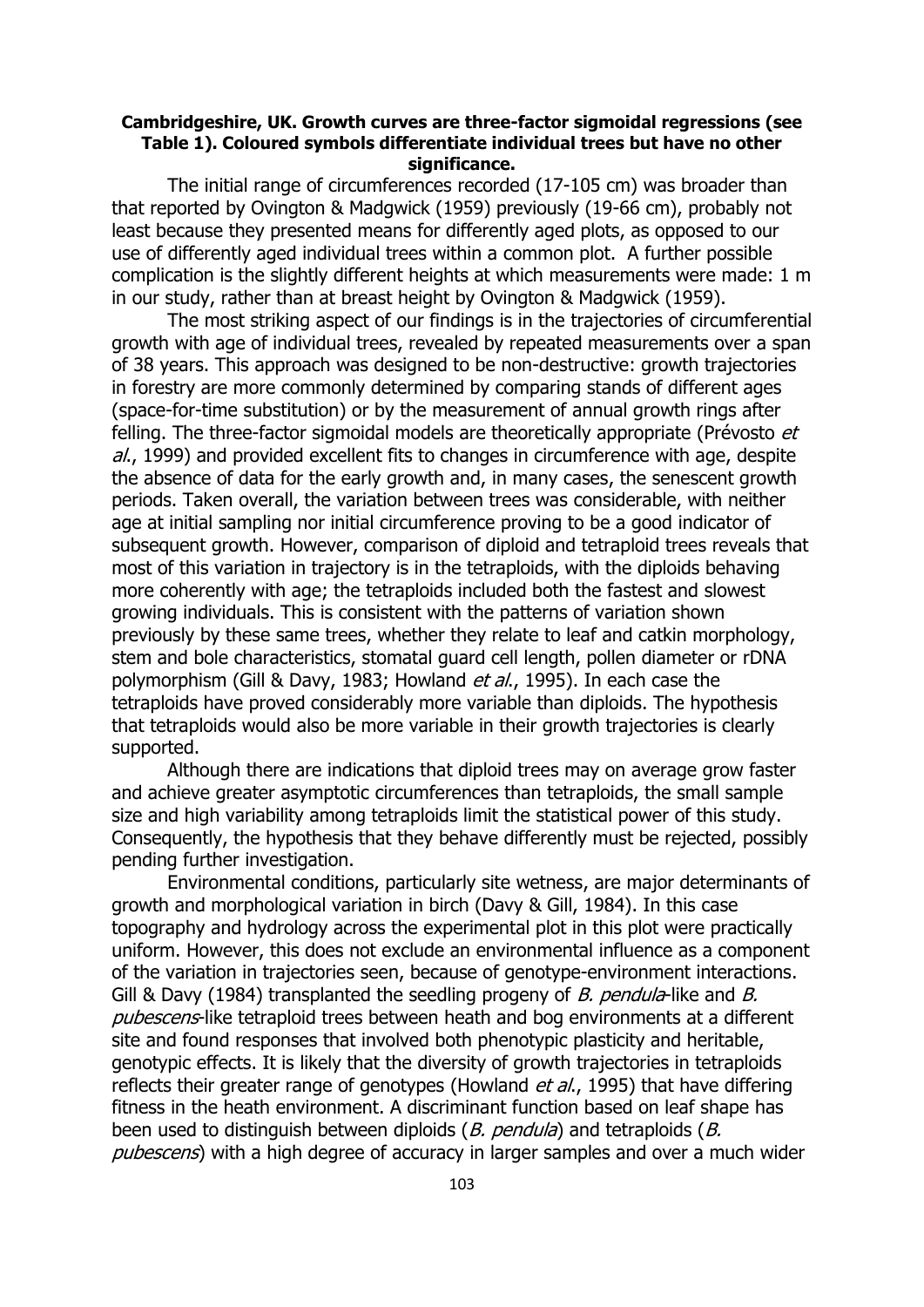geographical range than ours but even this shows continuous variation between the two species, whether they are defined by chromosome number (Atkinson & Codling, 1986) or microsatellite markers (Wang et al., 2014). It is highly likely that B. pubescens originated from the hybridisation of B. pendula with an Asian diploid progenitor, B. platyphylla Sukaczev (Wang et al., 2021) and such allopolyploidy could harbour greater variation. Furthermore, our previous suggestion that the greater genetic diversity in our tetraploids has also involved historical introgression between *B. pendula* and *B. pubescens*, in areas where they are sympatric and have no clear habitat differentiation (Howland et al., 1995), has been supported by recent evidence of unidirectional introgression from diploids (B. pendula and B. nana) into tetraploids (*B. pubescens*) in Britain (Zohren *et al.*, 2016).

## **Acknowledgements**

AJD dedicates this paper to the memory of Dr John Gill (1950-2021), whose lifelong enthusiasm for birch trees sustained this study for so long. It is a pleasure to acknowledge his numerous family members and friends who supported the fieldwork during his long illness. Natural England and its several predecessor organisations kindly allowed work at Holme Fen NNR. At the beginning of the study, the late Prof. Len LaCour FRS was very helpful in developing the method for visualising the small chromosomes of birch in stem apices.

## **References**

- Amphlett, A. 2021. Identification and taxonomy of *Betula* (Betulaceae) in Great Britain and Ireland. British & Irish Botany 3: 99-135. <https://doi.org/10.33928/bib.2021.03.099>
- Atkinson, M.D. 1992. Biological Flora of the British Isles: Betula pendula Roth (B. verrucosa Ehrh.) and B. pubescens Ehrh. Journal of Ecology 80: 837-870. <https://doi.org/10.2307/2260870>
- Atkinson, M.D. & Codling, A.N. 1986. A reliable method for distinguishing between Betula pendula and B. pubescens. Watsonia [16: 75-87.](http://archive.bsbi.org.uk/Wats16p75.pdf)
- Davy, A.J. & Gill, J.A. 1984. Variation due to environment and heredity in birch transplanted between heath and bog. New Phytologist 97: 489-505. <https://doi.org/10.1111/j.1469-8137.1984.tb03614.x>
- Gill, J.A. & Davy, A.J. 1983. Variation and polyploidy within lowland populations of the *Betula pendula/B pubescens* complex. New Phytologist 94: 433-451. <https://doi.org/10.1111/j.1469-8137.1983.tb03457.x>
- Howland, D.E., Oliver, R.P. & Davy, A.J. 1995. Morphological and molecular variation in natural populations of Betula. New Phytologist 130: 117-124. <https://doi.org/10.1111/j.1469-8137.1995.tb01821.x>
- Hynynen, J., Niemistö, P., Viherä-Aarnio, A. Brunner, A., Hein, S. & Velling, P. 2010. Silviculture of birch (Betula pendula Roth and Betula pubescens Ehrh.) in northern Europe. Forestry 83: 103-119. <https://doi.org/10.1093/forestry/cpp035>
- Kinnaird, J.W. 1968. Ecology of Birch woods. Proceedings of the Botanical Society of the British Isles 7: 181-182.